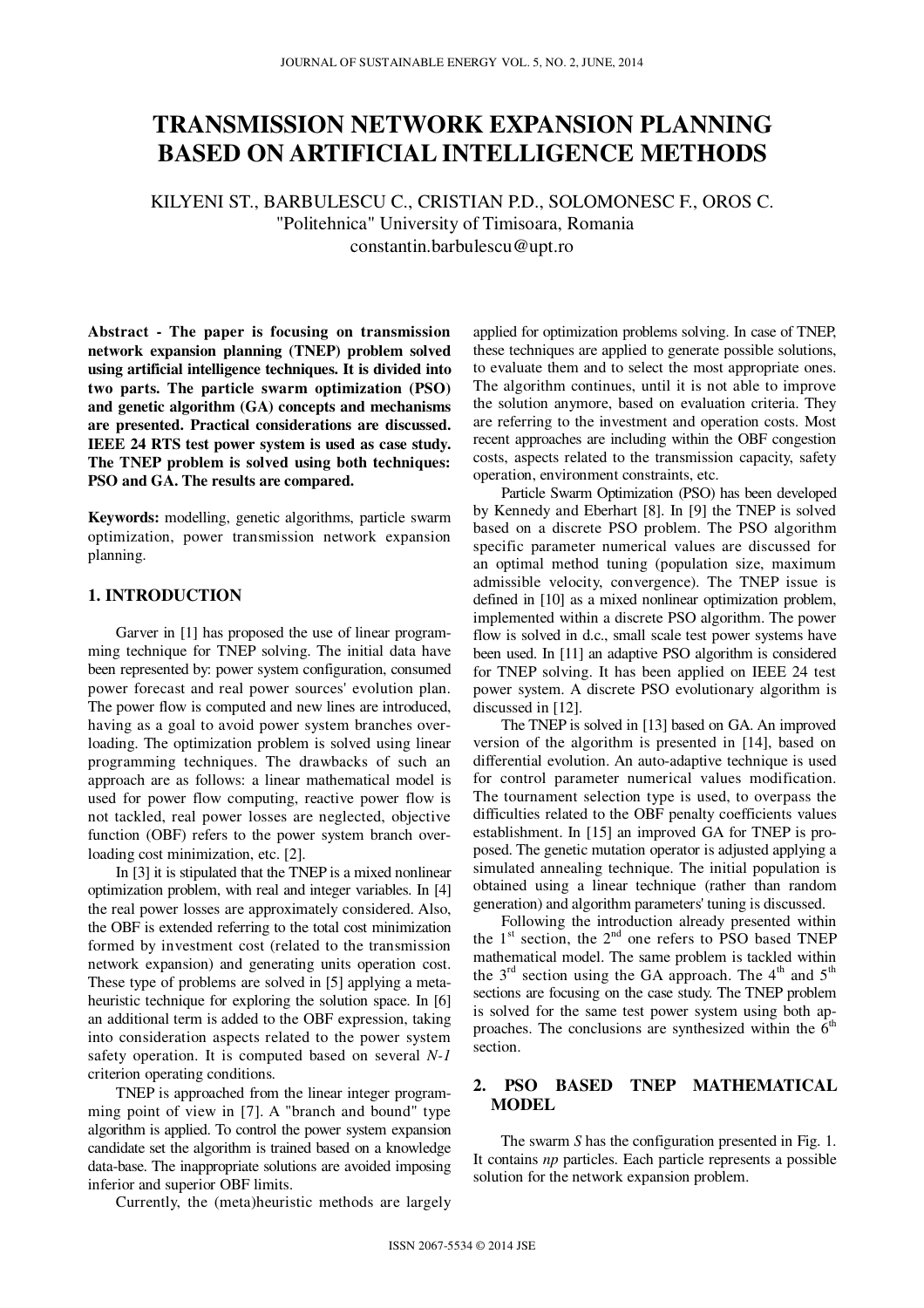| $X_1$ |                |  |  |  | X <sub>2</sub> |            |  |                                                                |  | $X_{np}$           |                               |  |  |
|-------|----------------|--|--|--|----------------|------------|--|----------------------------------------------------------------|--|--------------------|-------------------------------|--|--|
|       | $1st$ particle |  |  |  | $2nd$ particle |            |  |                                                                |  | <i>np</i> particle |                               |  |  |
|       |                |  |  |  |                |            |  | $X_{11}   X_{12}      X_{1d}   X_{21}   X_{22}      X_{2d}   $ |  |                    | $X_{np1}$ $X_{np2}$ $X_{npd}$ |  |  |
|       | components     |  |  |  |                | components |  |                                                                |  | components         |                               |  |  |

**Fig. 1. Swarm structure diagram** 

The particles are formed by *d* components corresponding to the candidate network elements status. These components are rounded real values ranging between [0, 1] (1 – connected, included within the solution , 0 – disconnected, not included within the solution).

Less than 30 particles should not be used for the swarm dimension. In case of small scale power systems, it is recommended to be used at least equal with *d* (number of components forming the particle).

Particles' evaluation is performed based on OBF value. A valid solution is obtained once the OBF value is not able to be improved (function value is not decreasing anymore).

The TNEP flowchart is presented in Fig. 2.





The following components are included within the objective function (OBF):

- power system operating costs (OPF OBF value) transposed for one year period;
- investment equivalent yearly cost related to new power transmission capacities installation (overhead lines, autotransformers);

• total available transmission capacity, correlated with other two criteria.

# **3. GA BASED TNEP MATHEMATICAL MODEL**

The same problem is approached using the genetic algorithm technique.

The GAs are also population based algorithms. In this case the *swarm* terminology is replaced with *population*. In PSO case it was formed by particles, in this case the chromosomes are forming the population (Fig. 3). For this case too, each chromosome is going to code a solution for the TNEP problem (meaning a specific configuration for the transmission network).

|                                                        | $X_1$ |       |  | X <sub>2</sub> |  |  |  | $\cdots$ | $X_{nc}$ |                                                                                                   |  |  |
|--------------------------------------------------------|-------|-------|--|----------------|--|--|--|----------|----------|---------------------------------------------------------------------------------------------------|--|--|
| $1st$ chromosome $2nd$ chromosome $\mid nc$ chromosome |       |       |  |                |  |  |  |          |          |                                                                                                   |  |  |
|                                                        |       |       |  |                |  |  |  |          |          | $x_{11}   x_{12}      x_{1d}   x_{21}   x_{22}      x_{2d}      x_{nc1}   x_{nc2}      x_{ncd}  $ |  |  |
|                                                        |       | genes |  | genes          |  |  |  | $\cdots$ | genes    |                                                                                                   |  |  |

**Fig. 3. Population structure diagram** 

The GA based TNEP flowchart is presented in Fig. 4.



#### **Fig. 4. GA based TNEP flowchart**

The OBF includes the same components like the previous approach.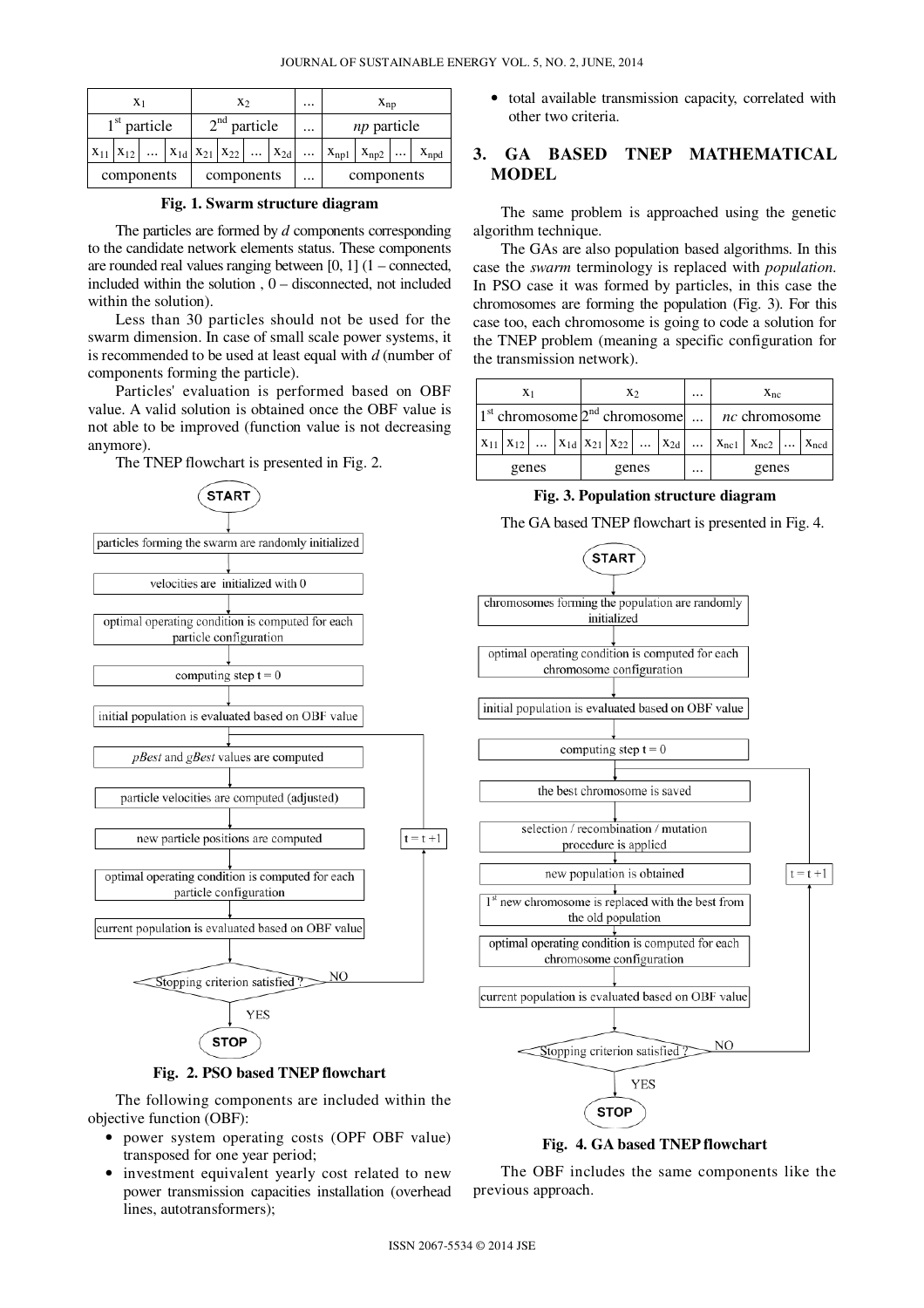## **4. CASE STUDY – GA APPROACH**

IEEE 24 RTS (Reliability Test System) comprises 24 buses (11 PV buses and 13 PQ buses), 33 overhead lines and 5 autotransformers (Fig. 5).



**Fig. 5. IEEE 24 RTS one-line diagram** 

For the base case voltage values the following limits have been considered:

- p.u. voltage values are ranging between (0.95-1.10) in case of 110 kV and 220 kV voltage;
- values are situated between (0.95-1.15), in case of terminal voltage PV buses.

The consumed power is 2850 MW the generated power is 2897.4 MW, leading to 47.4 MW real power losses.

#### **4.1. IEEE 24 RTS Maximum Expansion System**

The transmission network expansion is performed for 15 years time period, using the last year power consumption forecasted values. The generated power corresponding to the end of the analyzed time period is known. For the associated power system, 5700 MW total real consumed power has been considered. The power generating units have been extended, including other 11 units. The following

elements are included within the network expansion candidate list:

- $2<sup>nd</sup>$  230 / 138 kV autotransformer between buses 11 and 10, 12 and 9, 24 and 3, 12 and 10, 11 and 9, 16 and 17;
- $2<sup>nd</sup>$  circuit in case of 138 kV OHLs between buses: 1-2, 2-6, 3-9, 1-3, 5-10, 6-10, 7-8, 8-9, 8-10, 1-5, 4-9, 2-4;
- $2<sup>nd</sup>$  circuit in case of 230 kV OHLs between buses: 21-22, 19-20, 14-11, 13-23, 14-16, 15-16, 15-24, 16-17, 16-19, 17-18, 17-22, 19-20, 13-11;
- $3<sup>rd</sup>$  and  $4<sup>th</sup>$  circuits in case of 230 kV OHLs between buses: 20-23, 12-13, 15-21, 18-21.

The maximum power system expansion one-line diagram is presented in Fig. 6.



**Fig. 6. IEEE 24 RTS maximum expansion one-line diagram** 

## **4.2. IEEE 24 RTS optimal power system expansion solution**

Optimal IEEE 24 RTS test power system expansion has been performed using the GA OPF & TNEP software tool. The solution has been provided after 20 computing steps.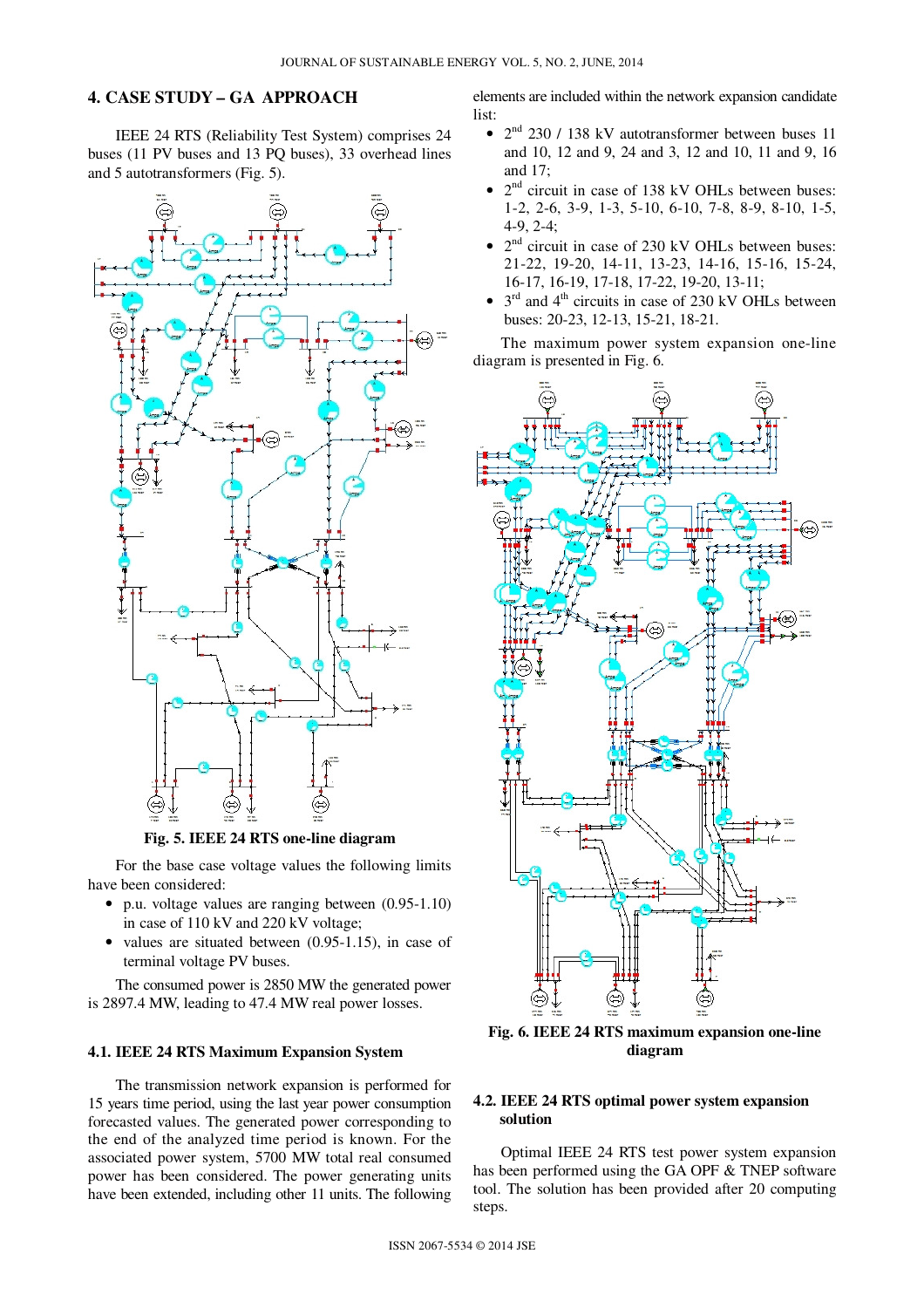The expansion optimal solution is characterized by the following elements:

- 24 buses 11 PV buses and 13 PO buses:
- 60 network elements 50 OHL and 10 transformers (autotransformers).

The IEEE 24 RTS test power system optimal expansion solution includes(compared tothe base operating condition):

- 2<sup>nd</sup> 230 / 138 kV autotransformer between buses 11 and 10, 12 and 9, 24 and 3, 12 and 10, 11 and 9;
- $2<sup>nd</sup>$  circuit in case of 138 kV OHLs between buses: 1-5, 2-4, 2-6, 7-8, 8-10;
- $2<sup>nd</sup>$  circuit in case of 230 kV OHLs between buses: 12-23, 13-11, 14-16, 15-24, 16-17, 16-19, 17-18;
- $3<sup>rd</sup>$  circuit in case of 230 kV OHLs between buses: 15-21, 19-20, 20-23;
- 4<sup>th</sup> circuits in case of 230 kV OHLs between buses: 15-21, 19-20.

The real and reactive generated power and bus voltage values are presented within Figs. 7, 8 and 9. The base operating condition, the optimal maximum expansion system and the optimal expansion solution values are provided within these figures.





**Fig. 7. Real generated power** 

**Fig. 8. Reactive generated power** 



The voltage values are greater within the OPF TNEP solution compared to the base case.

## **5. CASE STUDY – PSO APPROACH**

The optimal TNEP problem is solved for the same power system but the PSO approach is used.

#### **5.1. IEEE 24 RTS Maximum Expansion System**

It is the same as the one presented in section 4.1.

## **5.2. IEEE 24 RTS optimal power system expansion solution – PSO approach**

The following elements have been selected as part of the solution according to the PSO approach:

- 2<sup>nd</sup> 230 / 138 kV autotransformer between buses 11 and 10, 12 and 9, 24 and 3, 12 and 10, 11 and 9, 16 and 17;
- $2<sup>nd</sup>$  circuit in case of 138 kV OHLs between buses: 1-2, 2-6, 6-10, 7-8, 8-10, 1-5, 4-9, 2-4;
- $2<sup>nd</sup>$  circuit in case of 230 kV OHLs between buses: 21-22, 19-20, 13-11, 14-16, 15-16, 15-24, 16-17, 16-19, 17-18;
- $3<sup>rd</sup>$  circuit in case of 230 kV OHLs between buses: 20-23, 12-13, 15-21;
- 4<sup>th</sup> circuits in case of 230 kV OHLs between buses: 15-21, 20-23, 12-23.

Optimal IEEE 24 RTS test power system expansion has been performed using the GA OPF & TNEP software tool. The solution has been provided after 13 computing steps.

The expansion optimal solution is characterized by the following elements:

- 24 buses 11 PV buses and 13 PQ buses;
- 67 network elements 56 OHL and 11 transformers (autotransformers).



OPF maximum expansion system OPE TNEP solution **OBase case** 

**Fig. 10. Power system bus voltage values [p.u.]** 



**Fig. 11. Real generated power**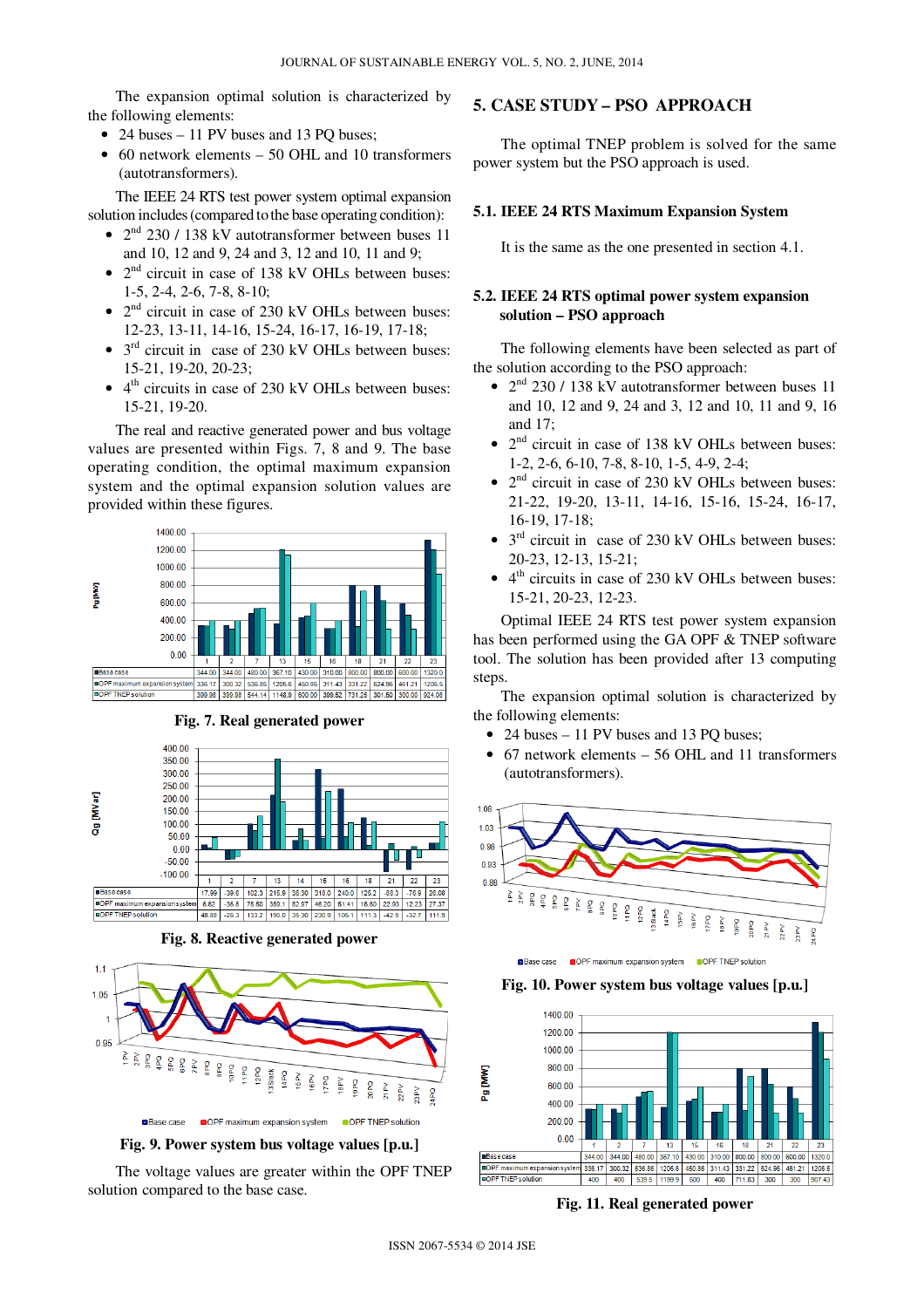

**Fig. 12. Reactive generated power** 

The TNEP evolution algorithm is presented in Fig. 13.



**Fig. 13. TNEP OBF value evolution** 

The ratio (in p.u.) between OBF value corresponding to the TNEP algorithm and the one corresponding to the maximum expansion scenario is represented.

Due to the power systems dimension (buses, number of variables) and large candidate list for power systems expansion, an improvement of the solution is highlighted along the entire OPF process.

According to the results, the computing time increases in case of GA approach. Another difference is represented by the number of settings that are influencing the algorithm evolution. A greater number of parameters are necessary to be set in case of GA (compared to PSO): selection type, crossover, mutation rate. In case of PSO approach the particles' velocity and *gBest* value are influencing the convergence.

The number of power system buses is the same for the optimal TNEP solution identified applying both approaches. But, the transmission network elements selected from the candidate list is different. Addtionally, six OHLs and one (auto)transformer have been selected from the candidate list as being part of the TNEP solution in case of PSO approach.

### **6. CONCLUSION**

In case of PSO based algorithms, the potential solutions (particles) are associated with a random velocity, spreading through the problem space by following the best particles (having as a goal to improve them). The particles are able to evolve towards the global optimum having random velocities (based on their memory mechanism).

The PSO and GA based approach in comparison with classic methods avoids the complex mathematical computations. It is more easily to be implemented within a software tool. It is characterized only by arithmetic relations; not algebraic ones (jacobian, matrix processing, derivates implementation and computing, etc.). Also, if these algorithms are correctly implemented the computing time decreases.

Comparing both artificial intelligence techniques the GA approach is slower than the PSO approach. The number of parameters that have to be set is greater in case of the GA, than the PSO.

In case of the GA approach a different mutation method with an adaptive step size has been used, having as a goal to accelerate the convergence.

#### **ACKNOWLEDGMENT**

This work was partially supported by the strategic grant POSDRU/159/1.5/S/137070 (2014) of the Ministry of National Education, Romania, co-financed by the European Social Fund – Investing in People, within the Sectoral Operational Programme Human Resources Development 2007-2013.

### **REFERENCES**

- [1] Garver, L.L. –Transmission network estimation using linear programming, IEEE Transactions on Power Apparatus and Systems, vol.89, nr.7, 1970, pp. 1688-1697
- [2] Villasana, R., Garver, L.L., Salon, S.J. Transmission network planning using linear programming, IEEE Transactions on Power Apparatus and Systems, vol.104, nr. 2, 1985, pp. 349-356
- [3] Hashimoto, S.H.M., Romero, R., Mantovani, J.R.S., Efficient linear programming algorithm for the transmission network expansion planning problem, IEE Proceedings, Generation, Transmission and Distribution, vol.150, nr.5, 2001, pp. 536-542
- [4] Alguacil, N., Motto, A.L., Conejo, A.J. Transmission expansion planning: A mixed-integer LP approach, IEEE Transactions on Power Systems, vol. 18, nr. 3, 2003, pp. 1070-1077
- [5] Bustamante-Cedeño, E., Arora, S. Multi-step simultaneous changes constructive heuristic algorithm for transmission network expansion planning, Electric Power Systems Research, vol.79, nr.4, 2009, pp. 586-594
- [6] Hu, Z., Li, F. Network expansion planning considering N-1 security criterion by iterative mixed-integer programming approach, IEEE Power and Energy Society General Meeting, 2010, pp. 1-6,
- [7] Haffner, S., Monticelli, A., Garcia, A., Mantovani, J., Romero, R. – Branch and bound algorithm for transmission system expansion planning using a transportation model, IEE Proceedings, Generation, Transmission and Distribution, vol.147, nr.3, 2000, pp. 149-156
- [8] Kennedy, J., Eberhart, R.C. Particle swarm optimization, Proceedings of the IEEE International Conference on Neural Networks, Australia, 1995, pp. 1942-1948
- [9]. Jin, Y.X., Cheng, H.Z., Yan, J.Y., Zhang, L. New discrete method for particle swarm optimization and its application in transmission network expansion planning, Electric Power Systems Research, Elsevier, vol.77, nr.3, 2007, pp. 227-233